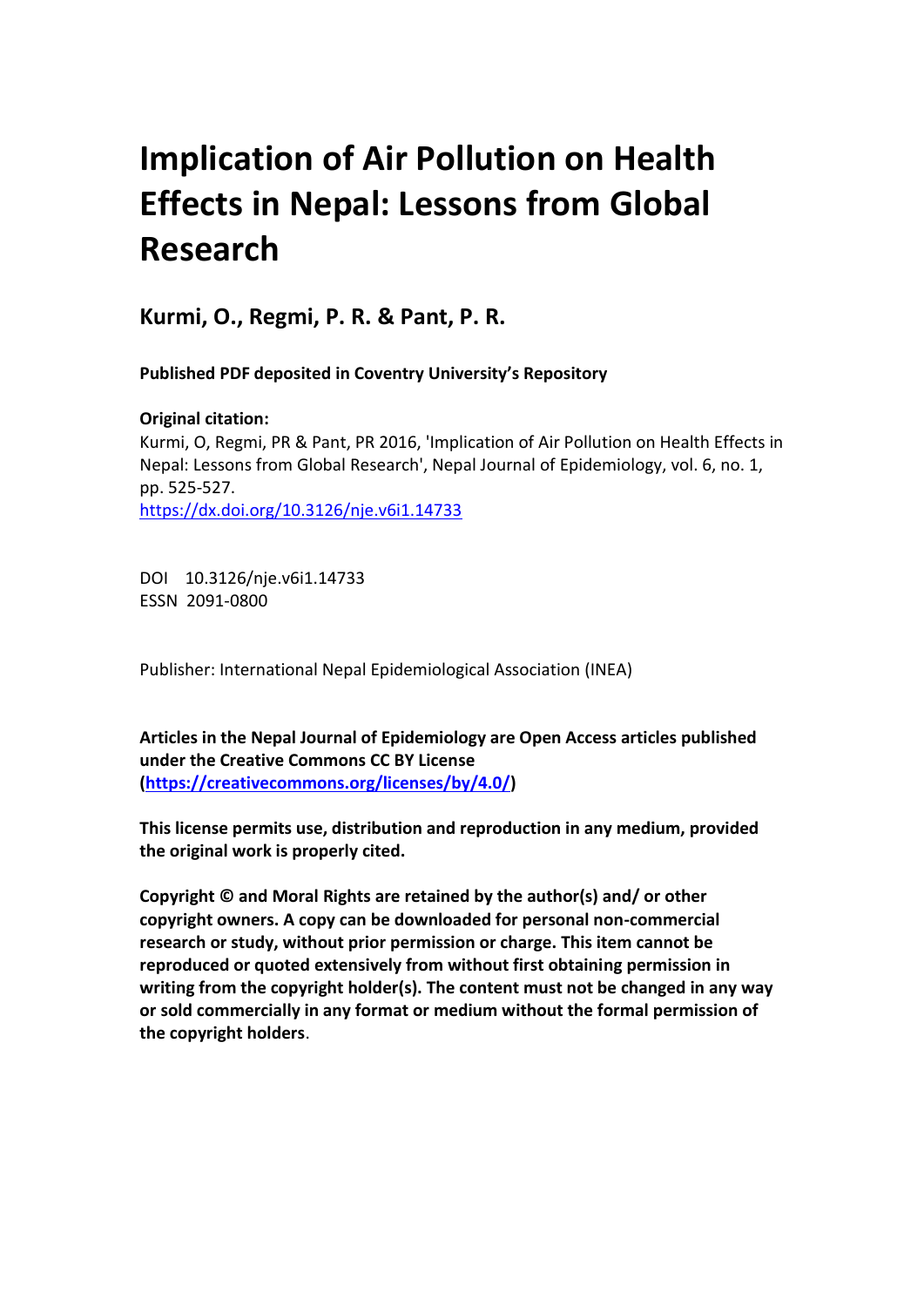#### .<br>.<br>. Nepal Journal of Epidemiology

**eISSN 2091-0800** 



## **Implication of Air pollution on health effects in Nepal: Lessons from global research**

## **Om Kurmi<sup>1</sup> , Pramod R Regmi<sup>2</sup> , Puspa Raj Pant<sup>3</sup>**

**Correspondence:** Dr. Om Kurmi, Senior Scientist in Respiratory Epidemiology, Nuffield Department of Population Health, Richard Doll Building, University of Oxford, OX3 7LF, UK,

Email: [om.kurmi@ndph.ox.ac.uk](mailto:om.kurmi@ctsu.ox.ac.uk) 

**Received** 5 March 2016/**Revised** 20 March 2016/**Accepted** 20 March 2016

**Citation:** Kurmi O, Regmi PR, Pant PR. Implication of Air pollution on health effects in Nepal: Lessons from

global research. Nepal J Epidemiol. 2016;6(1); 525-527.

This work is licensed under a [Creative Commons Attribution 4.0 International License.](http://creativecommons.org/licenses/by/4.0/)

 Copyright © 2016 CEA& INEA. Published online by NepJOL-INASP. **www.nepjol.info/index.php/NJE** 

 The Environment Performance Index (EPI), which ranks 180 countries of the world based on high-priority nine environmental issues compromised of more than 20 indicators has ranked Nepal as 149<sup>th</sup> out of 180 countries on overall issues but  $177<sup>th</sup>$  out of 180 on air quality issues just above India, China and Bangladesh in 2016[1]. The primary source of anthropogenic emission of various airborne pollutants is from the burning of fossil fuels during the combustion processes such as heating, power generation, motorised road traffic or ships and using solid fuel for domestic purposes[2]. Air pollution is a complex mixture of many components; chiefly particulate matters, sulphur dioxides, volatile organic compounds and oxides of nitrogen[3]. Although no safe limit concentration of air pollution has been identified below which air pollution has no effect on population health, different guidelines and target values have been proposed by various international organisations such as World Health Organisation (WHO)[4] and national governments -usually driven by scientific evidence on adverse health effects. In majority of the compared to international guidelines, particularly driven by some cost, feasibility, and political commitment. In Nepal, emission control policies have begun after the Earth Summit 1992 with the introduction of "Vehicle emission Control in Kathmandu Valley 1993"[5] and the Constitution of Nepal 2015[6] has guaranteed people's right to live in clean and healthy environment [Article 35: 1 and 2], however, the past cases, the local or national level guidelines are less stringent

 experiences in Nepal suggests that the implementation is of a major concern.

 The last decade, many big cities in Asia, particularly, New Delhi and Beijing have experienced repeated very heavy smog and consequently, the local authorities issued hazardous level warnings with an advisory to stay indoors including closure of schools for weeks. Recently, for example, New Delhi which experienced heavy smog piloted an odd-even scheme for two weeks to ease vehicular congestion on the roads and reduce emissions. Under that scheme, vehicles with even registration plate number ran on the road on even days only as was also the case for vehicles with odd numbers. Similarly, Beijing in 2008 had closed all the industries before the Beijing Olympic 2008 and controlled the flow of motorised vehicles and this saw dramatic reduction in the level of air pollution. This signals that air pollution has gradually become a priority public health issue for low and middle income countries (LMICs).

 Kathmandu Valley is a rapidly urbanising city with population density of 4,415 people per  $Km<sup>2</sup>$  and a maximum 20,300 in the core city centres[7]. The number of motorised vehicles in Nepal has risen from 244 thousands in 1999/2000 to 1.3 million in 2012/2013 and although roughly half of all the vehicles operate in Kathmandu but the proportion of public transport is less than 3%[8]. Due to expansion of the cities and development infrastructures, the situation will be spreading to other parts of Nepal in near future.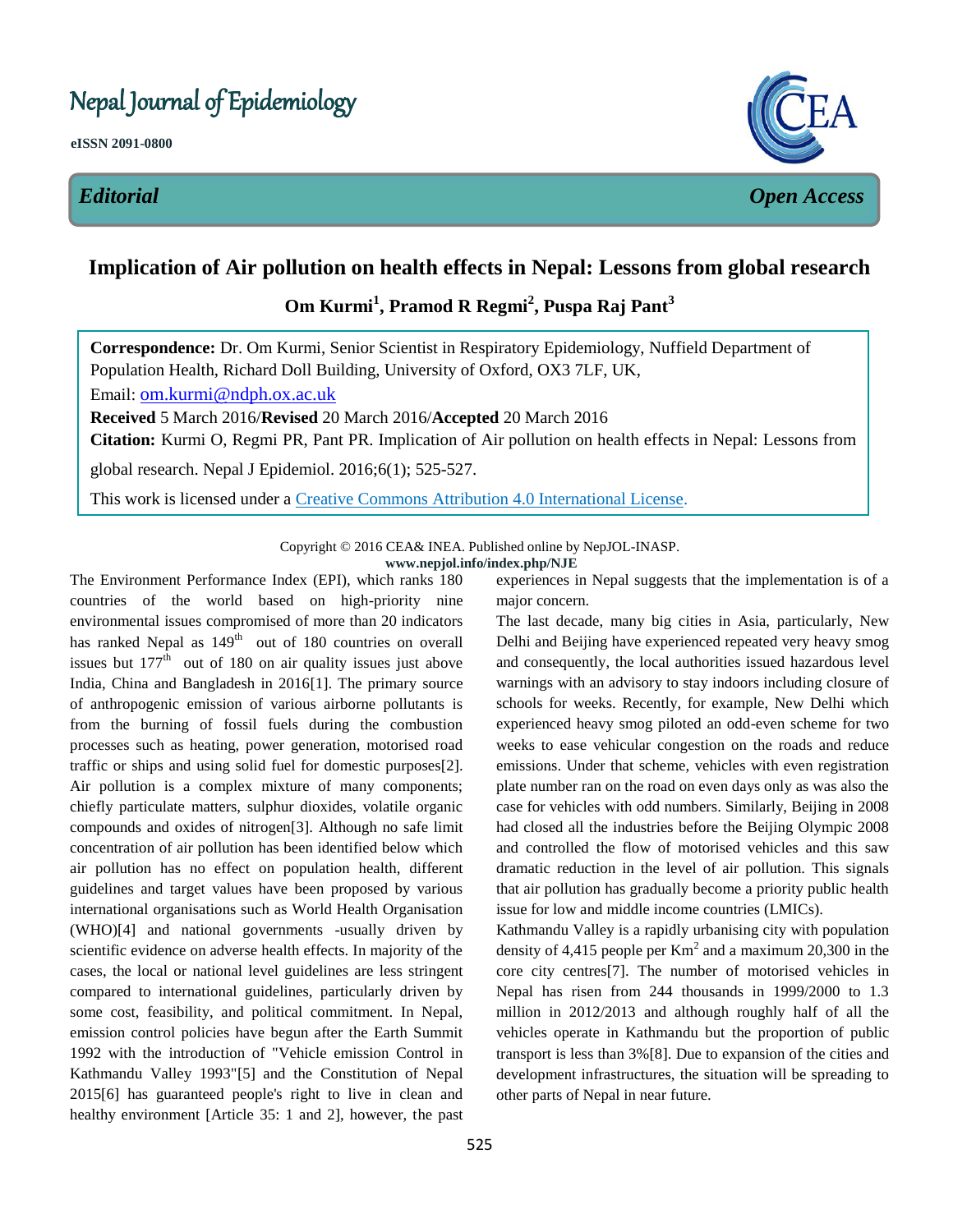Data from Kathmandu in 2007 at various thirteen locations suggest that the concentration of ambient air pollution particularly fine particulate matter  $(PM_{2.5})$  at main roads and house veranda was over 13- and 4-folds higher than that recommended by WHO air quality guidelines of 25  $\mu$ g/m<sup>3</sup>[4, 9]. The recent Environmental Performance Index 2016 has suggested increase in overall  $PM_{2.5}$  in Nepal over the last decade[1]. Similarly, household air pollution (HAP) was over 18-folds higherduring our survey in 2007 than the WHO recommended guidelines [9]. The major reason for high ambient air pollution in Nepal is largely from traffic related with old and not properly maintained vehicles running in the major cities. Likewise, brick kilns and cement factories located in the suburban areas of major cities which release toxic pollutants in to the air contribute to high air pollution but further research is necessary to back this evidence. In addition, the recent Nepal Multiple Indicator Cluster Survey[10] reported that a two-third (74.7%) of the households in Nepal use solid fuels as a primary source of domestic energy to cook which contribute to higher level of household air pollution[10].

 It is well recognised that exposure to air pollution is associated with an increase in ill health. According to the global burden of diseases (GBD) 2013, air pollution is the  $5<sup>th</sup>$  leading risk factor with household air pollution (HAP) being the  $7<sup>th</sup>$  and ambient air pollution (AAP) is the  $12<sup>th</sup>$ , responsible for over 5.5 million premature deaths and 141.5 million years of disability adjusted life years[11]. In majority of the LMICs, HAP is well-recognised risk factors for cardiopulmonary diseases but evidence on health effects of AAP from major cities of LMICs is not well documented. The GBD Study 2013 estimated 3.1 million premature all-cause mortality could be attributed to AAP, of which 88% occurred in LMICs and majority of them in the WHO Western Pacific and South-East Asia regions.

 Asia regions. Although majority of research on air pollution has concentrated on cardiorespiratory health outcomes in adult but recent research suggests that exposure to air pollution has been associated to have adverse effects from few weeks of conception to elderly and from hosts of adverse health outcomes such as low birth weight, infant mortality, acute lower respiratory infection, reduced lung growth and many more diseases during adulthood[12, 13]. A recent review from the United Kingdom reported 40,000 premature deaths were attributed to exposure to air pollution despite of air pollution levels in many UK cities being within the WHO air quality guidelines at majority of the time[14].

 Despite these observations, there is no research that has studied the health effects associated with ambient air pollution in major Nepalese cities including Kathmandu. Recent outpatient data from the department of health (DoH) services in Nepal show that respiratory diseases are the top most reason

 for outpatients' consultations in 2013-2014[15] with both upper and lower respiratory tract infections being within the top 4 and chronic obstructive pulmonary disease being the topmost cause of mortality among inpatients[16]. GBD estimated deaths due to COPD have increased by 43% in 2013 compared to 2000 and now is the  $2<sup>nd</sup>$  leading cause of death in 2013 (from  $7<sup>th</sup>$  in 2000). Although prevalence of cardiovascular diseases is quite high in Nepal but so far there is no study that has studied the contribution of air pollution to it. Fine particulate matter are likely to pass into the systemic circulation and may affect the blood vessels by enhancing coagulation leading to blood clots, causing inflammation and also making the fatty deposits in the arteries less stable that might lead to number of cardiovascular outcomes such as ischemia, heart attacks, heart failure, and strokes. hypertension, atherosclerosis, arrhythmias, myocardial

 As air pollution affects everybody and individual activities are likely to play a major role in combating air pollution problems, it is, therefore, essential that whole community from individuals to government must act urgently to protect the health and wellbeing. It is also essential that government must with expertise in the matter to educate the society, health professionals and public at large by designing effective communication strategy. In countries like Nepal, government should also make their implementation and monitoring team more effective to make sure the policy and laws are not violated and polluters are made to pay for the damage to human health and the environment. One of the major concerns in countries like Nepal is that there is no reliable public transports which need to be strengthened and alternative mode of transport such as cycling for short routes must be encouraged by creating safe cycling routes. It is also essential the government also promote long term monitoring of air pollution and academic institution should be encouraged to study the health effects so that more effective policy can be formulated to reduce the pollution. Government should also protect the most vulnerable such as elderly and children who are more likely to be affected such as schools to be opened in less polluted environment and school area should limit the flow of vehicles. empower local bodies and encourage academic institutions

 As we have now moved on to the new development agenda, the Sustainable Development Goals (SDG) which includes several ambitious targets to reduce air pollution related death by 2030[17]. Being a signatory country of the Sustainable Development Agenda, Nepal should work with all stakeholders to address this issue. The Nepal Health Research Council[18] and recent National Health Policy of Nepal (2014) [16] have included 'air pollution' as a priority research/public health agenda that is guaranteed by the Constitution. There is an urgent need to organise the future